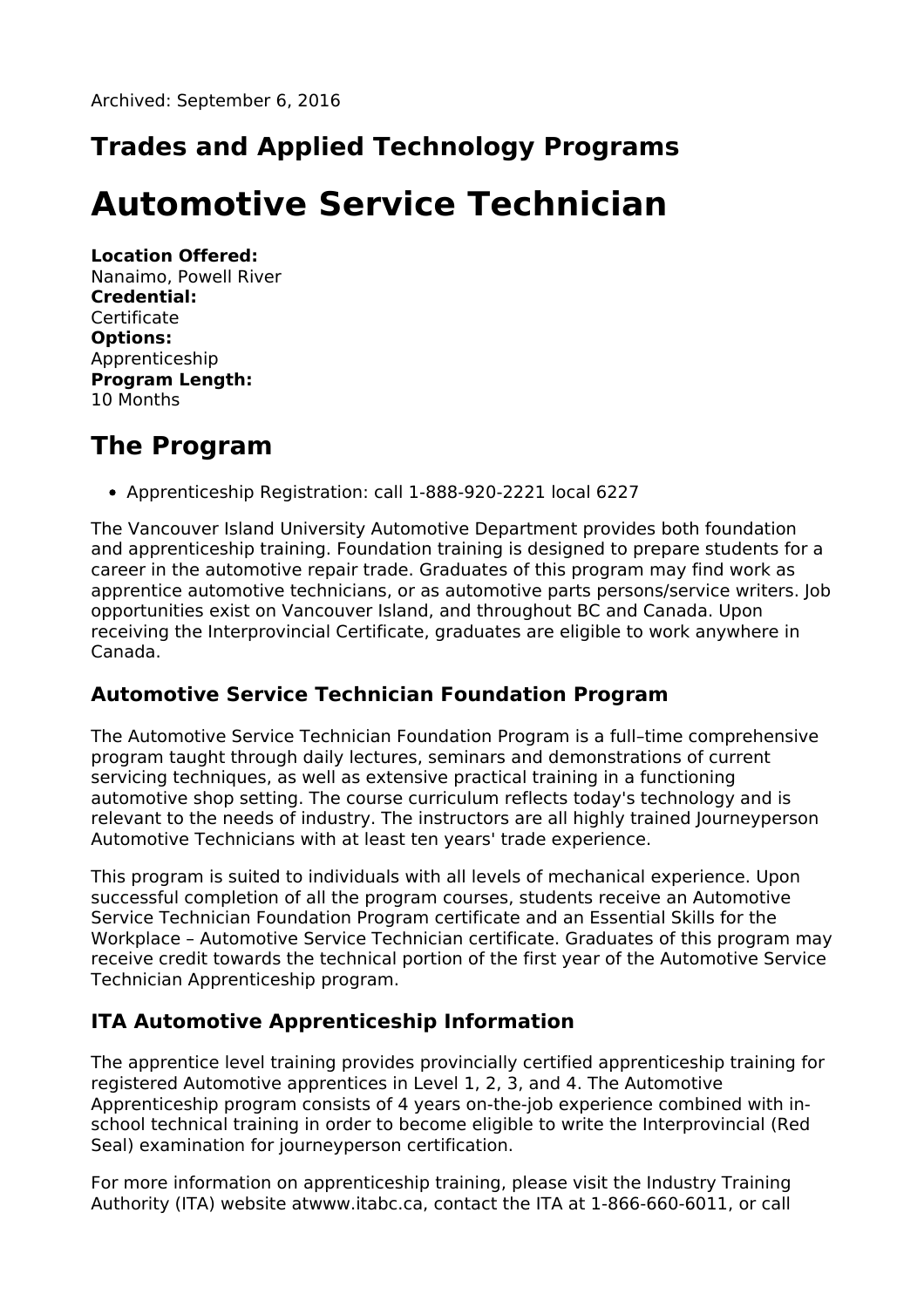Tanya Reiber at Vancouver Island University toll–free at 1-888-920-2221 local 6112 or Sandy Elvy for Powell River Campus at 604-485-2878 or toll-free at 1-877-888-8890. For more information and schedules visit VIU's Trades and Applied Technology Apprenticeship page.

#### **Program Outline**

| <b>Automotive Service Technician</b>             |
|--------------------------------------------------|
| AUTO 116T - (Shop Skills)                        |
| AUTO 123T - (Auto Shop Safety)                   |
| AUTO 132T - (Welding Module)                     |
| AUTO 134T - (Basic Automotive Electrical)        |
| AUTO 135T - (Battery/Fasteners)                  |
| AUTO 137T - (Brake Systems)                      |
| AUTO 141T - (Suspension/Steering)                |
| AUTO 147T - (Basic Engines)                      |
| AUTO 151T - (Basic Engine Performance)           |
| AUTO 157T - (Basic Charging/Starting Systems)    |
| AUTO 160T - (Basic Drive Trains)                 |
| <b>Essential Skills</b>                          |
| ESFA 100T - (Personal Management Skills)         |
| ESFA 105T - (Automotive Service Technician Math) |
| <b>ESFA 110T - (Business Operations)</b>         |
| ESFA 115T - (The Emerging Workplace)             |
| ESFA 120T - (Employment Strategies)              |

All program courses must be successfully completed before certificates will be issued.

### **Admission Requirements**

- Grade 12, or equivalent, or mature student status.
- Mature students without Grade 12 will be required to complete an assessment test.
- Minimum 17 years of age.
- Valid B.C. driver's license.
- See also Trades general admission requirements.

#### **Notes on Admission**

- Applicants should not be allergic to solvents and/or lubricants.
- Those with good reasoning, basic science, mathematical, study skills, and a strong mechanical aptitude will experience the most success.
- Enrolment in this program is limited. Students who meet or exceed the minimum admission requirements may not necessarily be admitted to the program.

#### **Career Opportunities**

Career Opportunities

### **Start Date and Application Deadline**

Applications are accepted on an ongoing basis. For further information regarding next available program start dates, applications, and program contacts check the Program